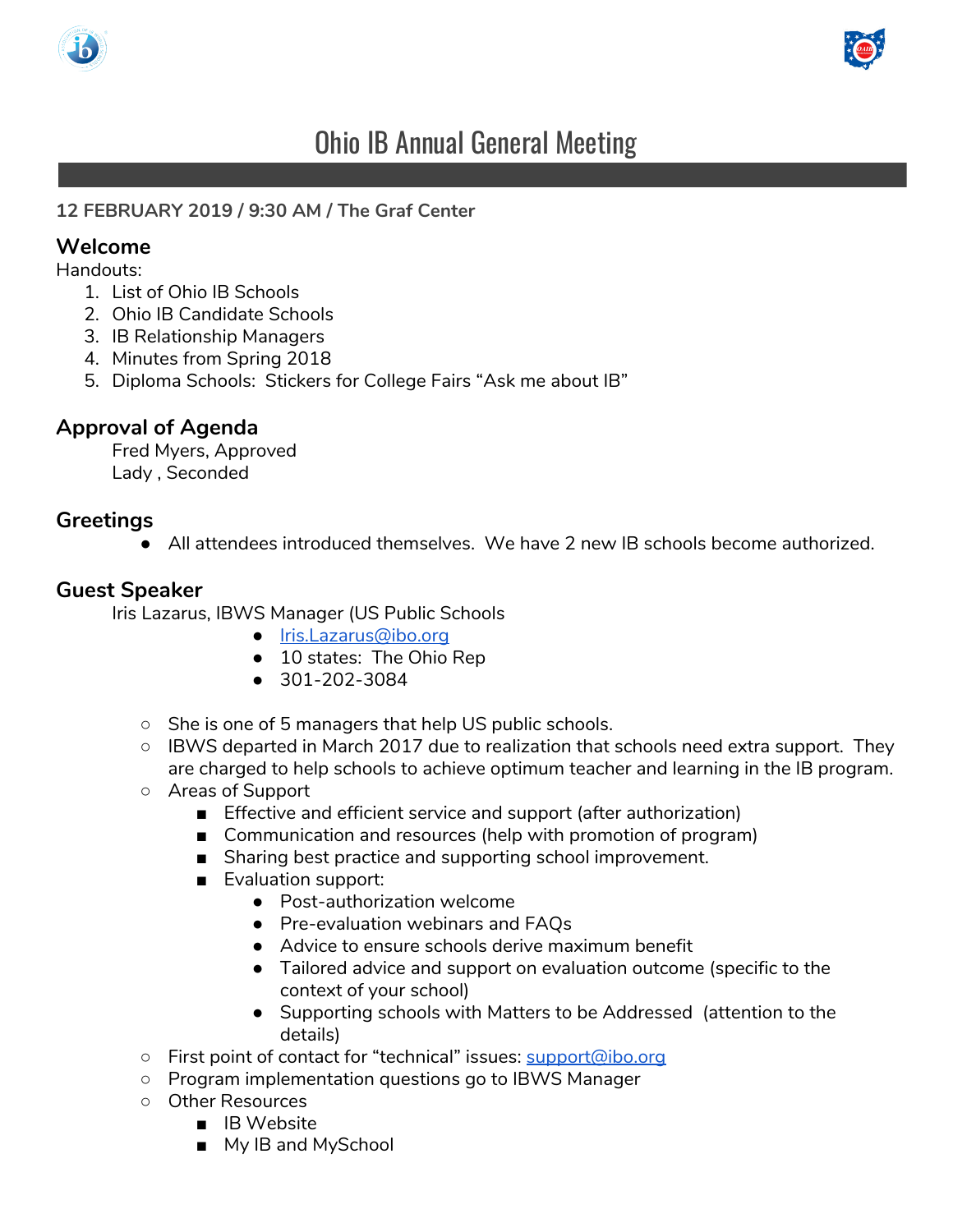



- Online Communities
	- Heads Engage (Administrators)
	- Programme Communities (Administrators, Coordinators, Teachers)
	- IBEN Engage
- Programme Resource Center (PRC)
- Essential Resources: Public Website
	- IB in Practice
	- Subject Briefs & Resource Library
	- Research Findings
	- Programme Information
	- PD Opportunities
	- Digital Toolkit
	- Blogs
	- Meeting PD Requirements
	- Webinars (IBWS Webinar Page)
- Why Evaluation?
	- Revisit the mission and philosophy
	- Gather multiple perspectives
	- Develop an elevator pitch
	- Identify areas requiring improvement
	- Review the schools' action plan
	- Sustain the programme
- Programme Development
	- Start the review process as soon as you are authorized.
	- Cycle of Programme Development:
		- Self-Study Process
		- School visit
		- Report from the IB
		- Refinement of action plan
- PS&P: Standards and Practices have to be in place for evaluation (42 total)
	- Section A: Philosophy
	- Section B: Organization
	- Section C: Curriculum
- New Programme Standards and Practices
	- Culture
	- Environment
	- Learning
	- Purpose
- Major Changes in Program Standards and Practices (PS&P)
	- Reduction from 74-42 categories
	- Emphasis on access and inclusion for all programmes
	- A strengthened and more expansive approach to academic integrity
	- Simplified, coherent requirements for continuum schools
	- The alignment of requirements across programmes, with consistent terminology
	- Revised practices, strengthen the role of libraries and media centres.
	- Growth-oriented mindset
- Future Research Activities
	- User experience testing with a range of practitioners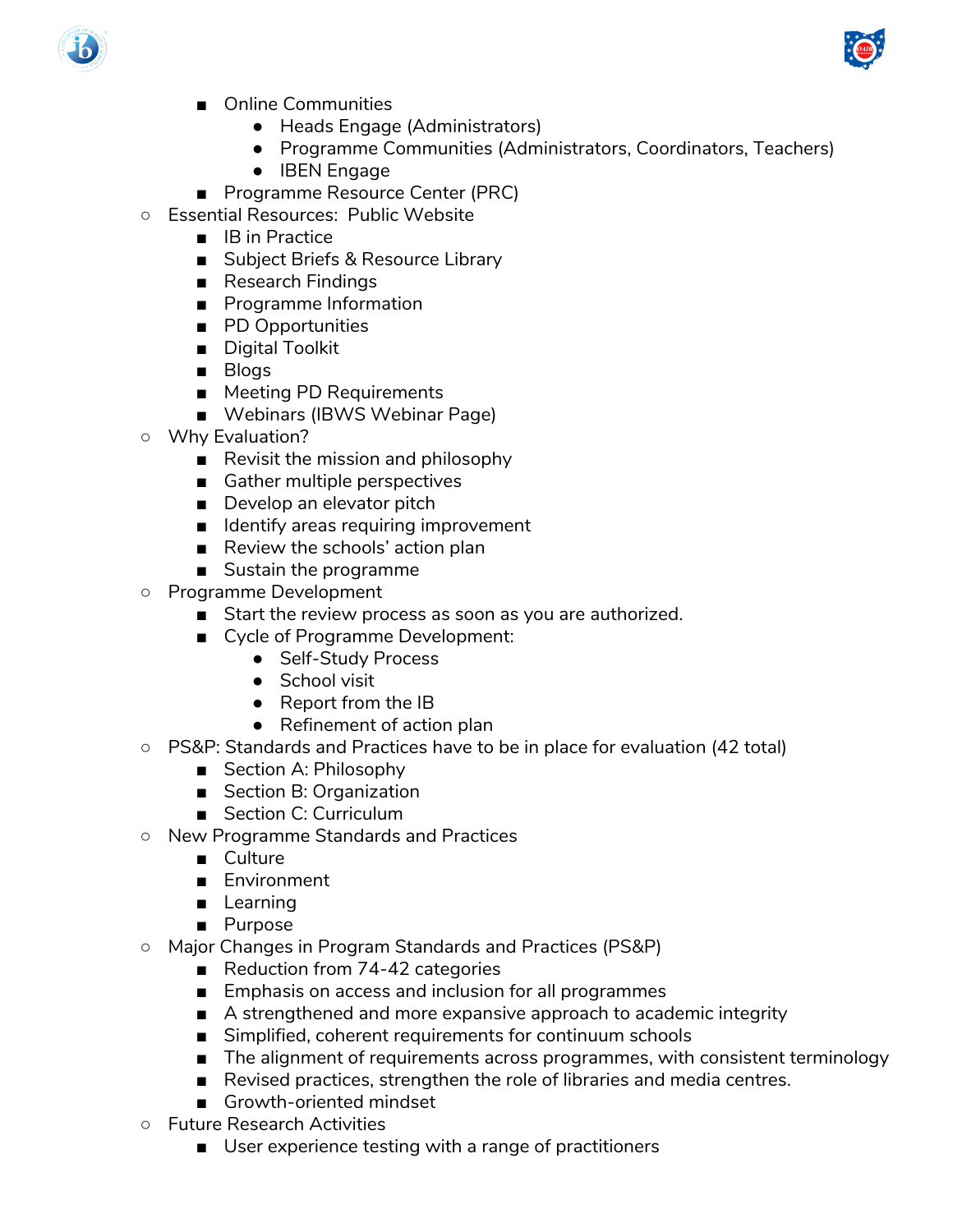



- Feedback and trial of developmental framework, content and process with IB practitioners and internal staff
- PD and training for IB educators
- Development of digital system for authorization and beyond
- There will be a new online system for the new Standards and Practices
- Standards -> Practices -> Requirements -> Specifications (pyp 10/2018 and MYP/DP/CYP March 2019)
	- Where to find it: IB Programme Resources (Program Resource Center)
- Evaluation Types:
	- Single Programme Evaluation
	- Multi-Programme Evaluation
	- Continuum Evaluation
	- Synchronized Evaluation
	- Trying to find ways for DP schools that have a multi-programme evaluation while saving cost
- IB Teams Supporting Evaluation
	- IBEN Team
		- Recruits IB educators to participate as Team Leader or Team Member. Provide initial and advanced training for IBEN Roles
	- School Delivery Team
		- Provides logistical support for schools undergoing programme evaluation
		- Provides support in accessing IB Docs (new system will be used) and the feedback software to educators and schools
		- schooldelivery@ibo.org
	- IBWS
		- Manager provides programme implementation guidance and support
		- Reviews and finalizes the evaluation report, with assistance from an IB Lead Educator
		- Provides follow up support after the report is returned.
			- Meeting scheduled with the Head of School and Coordinator
- Programme Resource Centre
	- Standards & Practices Guide
	- From Principles to Practice Guide
	- Rules
	- Assessment Procedures Guides
	- TSM & Curriculum Materials
	- Self-study questionnaire
	- Approaches to teaching and learning ATL
	- New Suite of Program Supports is in the works
- Self-Study Process
	- Action Plan (starting point)
	- Self-study questionnaire and supporting evidence
	- Documents to upload-policies, curriculum (unit plans), etc. (involve all stakeholders) \* DP does not need to submit course outlines but you can…(at some point they will ask for this)
	- PD requirements
	- Recommendations from previous report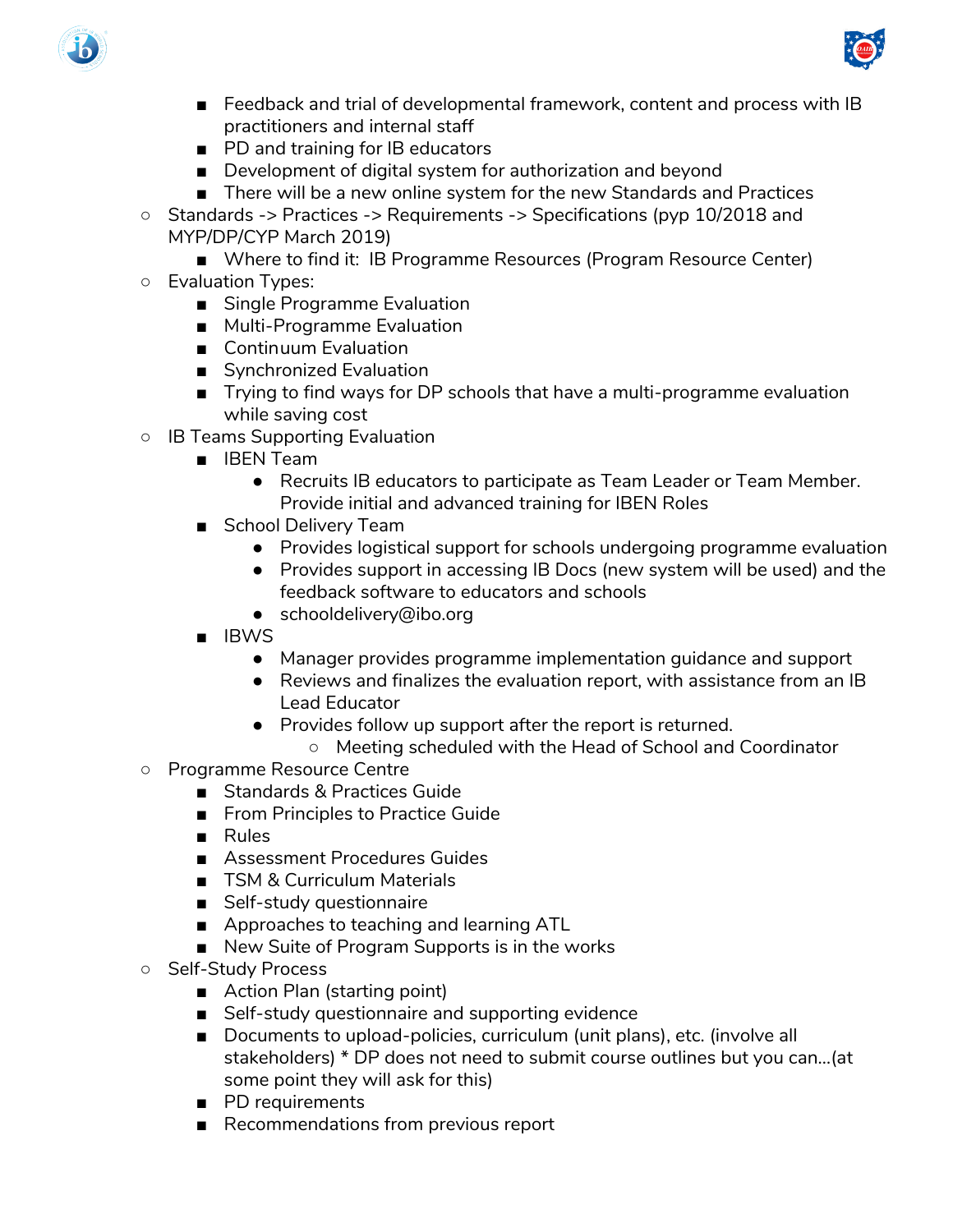



- How many months prior to evaluation deadline should my school start working on self-study process?
	- Start as early as right after the evaluation report has been printed by the IB
- Discuss the following:
	- Where is your action plan?
	- How often do you refer to the plan?
	- How are people held accountable?
	- Is it aligned with state/district priorities?-this is a major one! Central Office should be aware and it aligns with their initiatives.
	- Do you feel like it's useful?
	- How well do action plan align with school improvement plan?
		- How can you marry your school initiatives and action plans?
- When will the new action plan be available?
- Self-Study questionnaire
	- How early should section C (curriculum/teaching/learning) be provided to the teachers?
		- As soon as you are finished with the old one
		- Each year focus on a new part shorter chunks for teachers to focus on to keep reviewing
		- Mini-review each year then end of year one big meeting to talk about findings
	- Assign appropriate sections of the self-study questionnaire to different stakeholders for completion and reflections
	- Consolidate the findings
	- Schedule a final meeting (with all teachers or IBLT) prior to the evaluation visit to ensure that everyone is on the same page
- Involving all stakeholders an opportunity to create ownership
	- Quantitative and qualitative/formal and informal
	- Surveys to stakeholders
	- Focus groups with stakeholders
	- Central office
	- Student feedback
	- Parent involvement
- Engaging your students: How do you engage students?
	- Reflect and understand student experiences...from the students' points of view
	- Student panels (share with other students the experience and value, while in the program and the success at the post-secondary level, utilize during recruitment period)
	- Involve your school community in the conversation-education opportunities for parents-i.e. Open House/Parent Night, Curriculum/Articulation night, etc.
- Policies
	- Admission policy (DP/CP)
	- Language Policy
	- Inclusion/special educational needs (MYP/DP/CP)
	- Assessment policy
	- Academic honesty policy
- Questions to ask: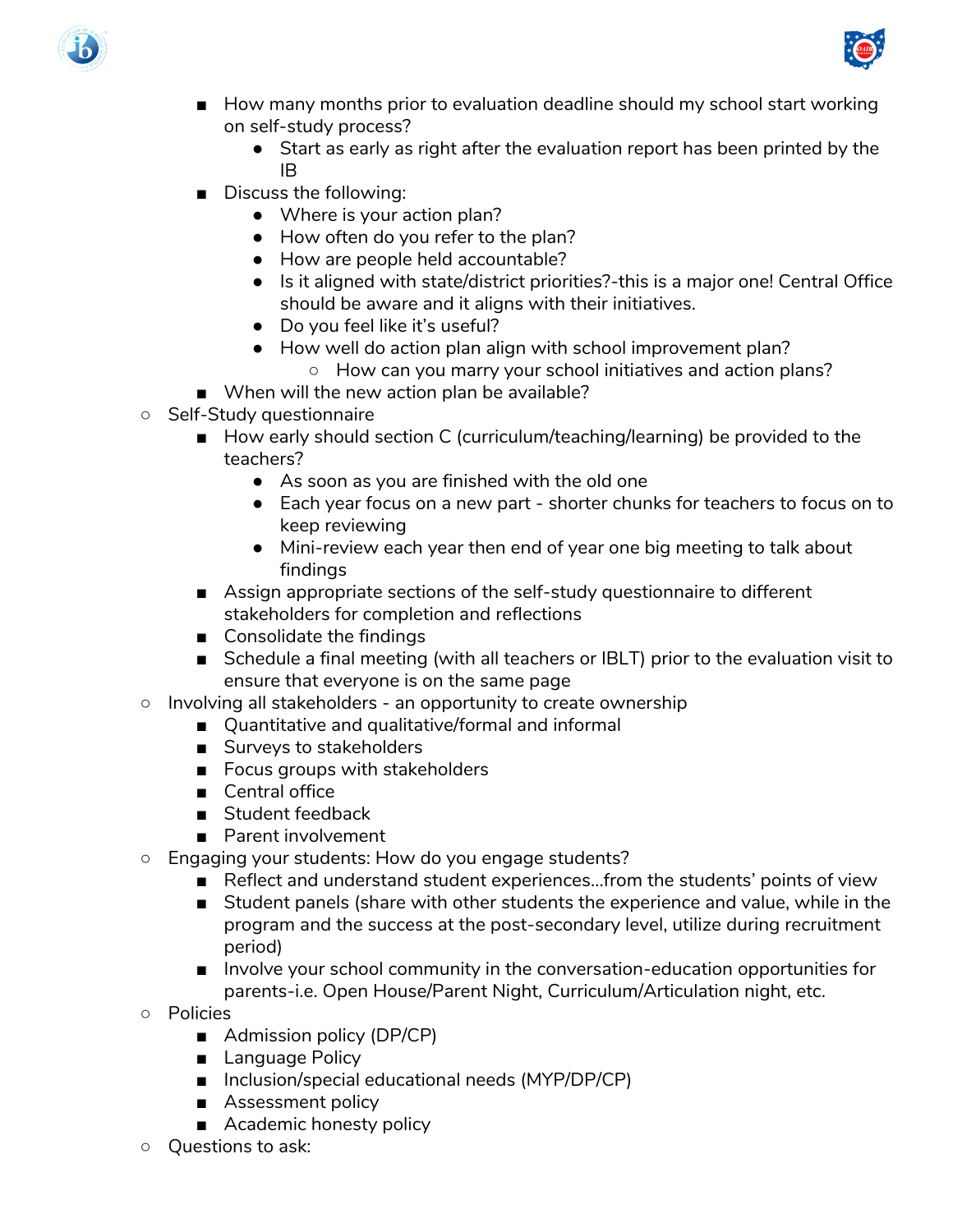



- Aligned with IB requirements
- Communicated to teachers, parents and students
- Written as a community, and revised regularly
- Delegated responsibilities-did you form committees?
	- It is the work of teachers so they should be involved in the writing of these policies
	- Assign leaders for different policies and allow those leaders to build a team to create a policy
- Professional Development
	- Meeting PD requirements
	- Guide to programme evaluation for use from January
	- Have you heard of NanoPD?
	- What are other ways of ensuring professional growth?
	- Have you looked at the schedule of Resources to use during coordinator led PD sessions
		- What are some ideas for embedding PD into your meetincs
			- Use the PRC for resources to embed
			- ATL specific training
			- Review of curriculum documents
			- NanoPD bite sized videos
	- How to use the recommendations from a previous report
		- Have you looked at the recommendations of the previous report?
		- How do you think those helped in developing the programme?
		- When and how were you able to develop those areas? (create a document to track when you were able to make improvements)
		- IF YOU DO NOT AGREE WITH RECOMMENDATIONS talk with IBWS Manager
	- Evaluation Visit
		- School delivery team informs the school about the visiting team
		- Coordinator and Team leader finalize the agenda
		- School visit takes place (typically 2 day visit)
		- Exit Interview
		- Do all programmes receive a visit?
			- Currently only 10% of DP school receive a visit
	- How long would it take you to complete the self-study process?
		- A couple of years
		- Having a parents associations is really helpful IB Boosters group
			- Enrichment opportunities
			- Bringing in visitors and presenters
			- Organize trips for students to take
			- Celebrating our students accomplishments and recognition
			- Includes parents of any students that are course candidates
			- Take lead on CAS project
		- Self-study entails: questionnaire has to be completed (by as many people as possible), which can be revisited by the teachers, teachers have discussions about the Section C standards and what they look like as in the classroom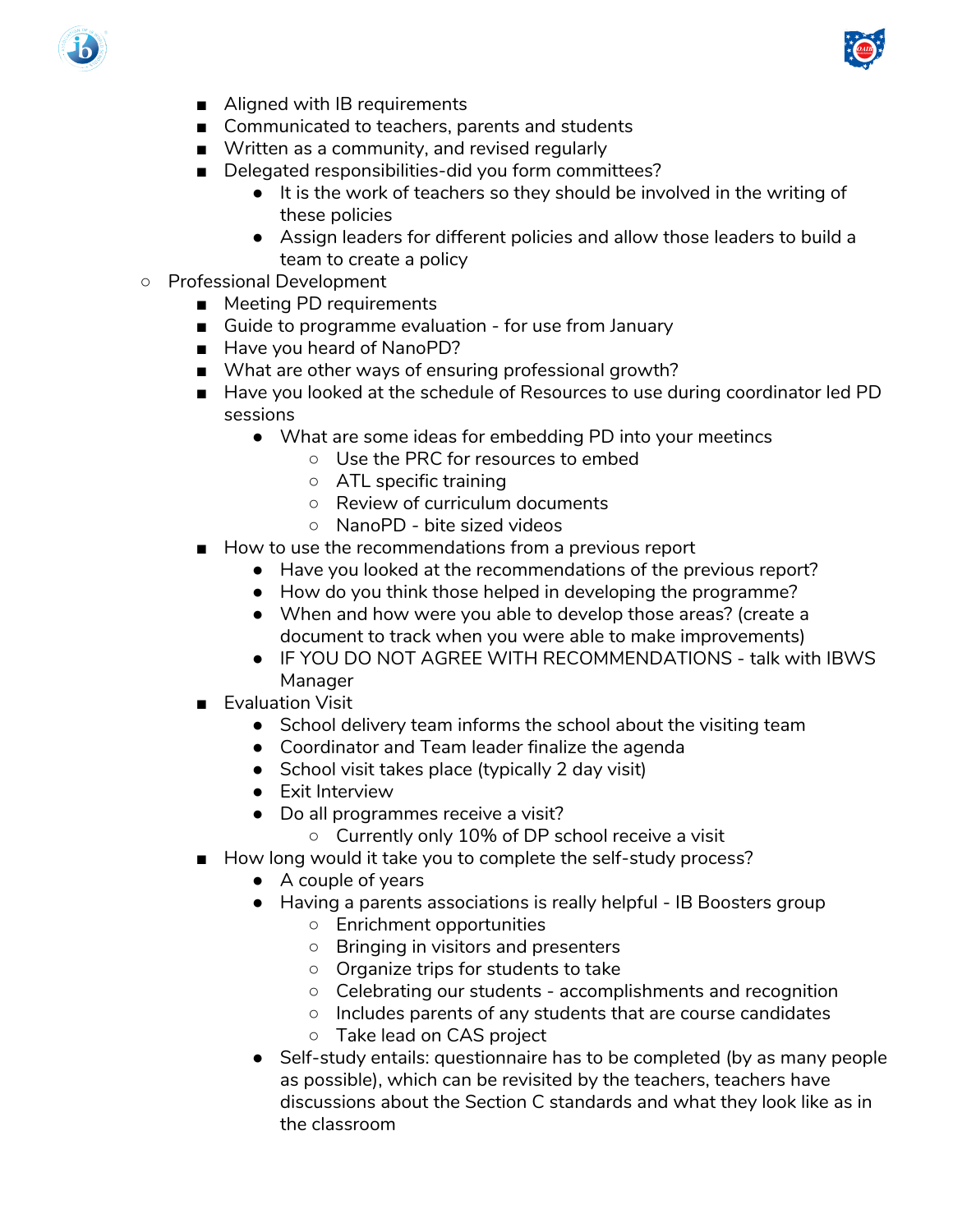



- Start an IBLT with one teacher from each of the subject areas to have discussions
- Policy documents assigned to various teams that are then updated yearly
- Always be updating the action plan each year make it a part of the school culture
- Questions to ask faculty: Inquiry Based
	- Benchmarking: How are we doing? Are we sure? Compare current state to ideal state. What biases are limiting our thinking?
	- Planning: What resources are we going to need? What constraints have to overcome? What are our next steps? What might be unintended consequences of our plan?
	- Goal setting: Where do we want to get to? What do we want to look like? What experience do we want our students to have?
	- Diagnosis: What data can we look at? What data are we missing? What went wrong? What went right? What is interesting?
- Evaluation: The Report
	- Based only on IB Standards and Practices
	- Written By IB Educators
	- Submitted to IBWS Manager for review
	- KEY TERMS:
		- Observations and findings
		- Commendation (Share with students, parents, staff)
		- Recommendation (share with community)
		- Matters to be addressed (should be included in our School Improvement Plan)
- Post Evaluation Steps
	- Report is shared with the school
	- Meeting with the coordinator and head of the schools
	- Review of action plan-programme Development: Self-Study Process/School visit/Report from the IB/REfinement of action plan (continuous cycle)
- Program Updates
	- PYP Enhancements
		- Greater flexibility with the POI, planner and the Exhibition
		- Aligned to the MYP, DP and CP
		- Focus on Student Agency-voice, choice and ownership of learning
		- Quick Reminders
			- Have you registered for the "Building for the future" workshop? ■ Deadline: December 31, 2021
			- Share your feedback/ask questions on social media and programme communities
			- Did you know updates have been made to the resources available in the PRC?
				- Self-study questionnaire
				- Scope and sequence documents
			- Have you watched "Getting practical with PLanning' (webinar)?
			- Have you checked the new updates including the new action graphics?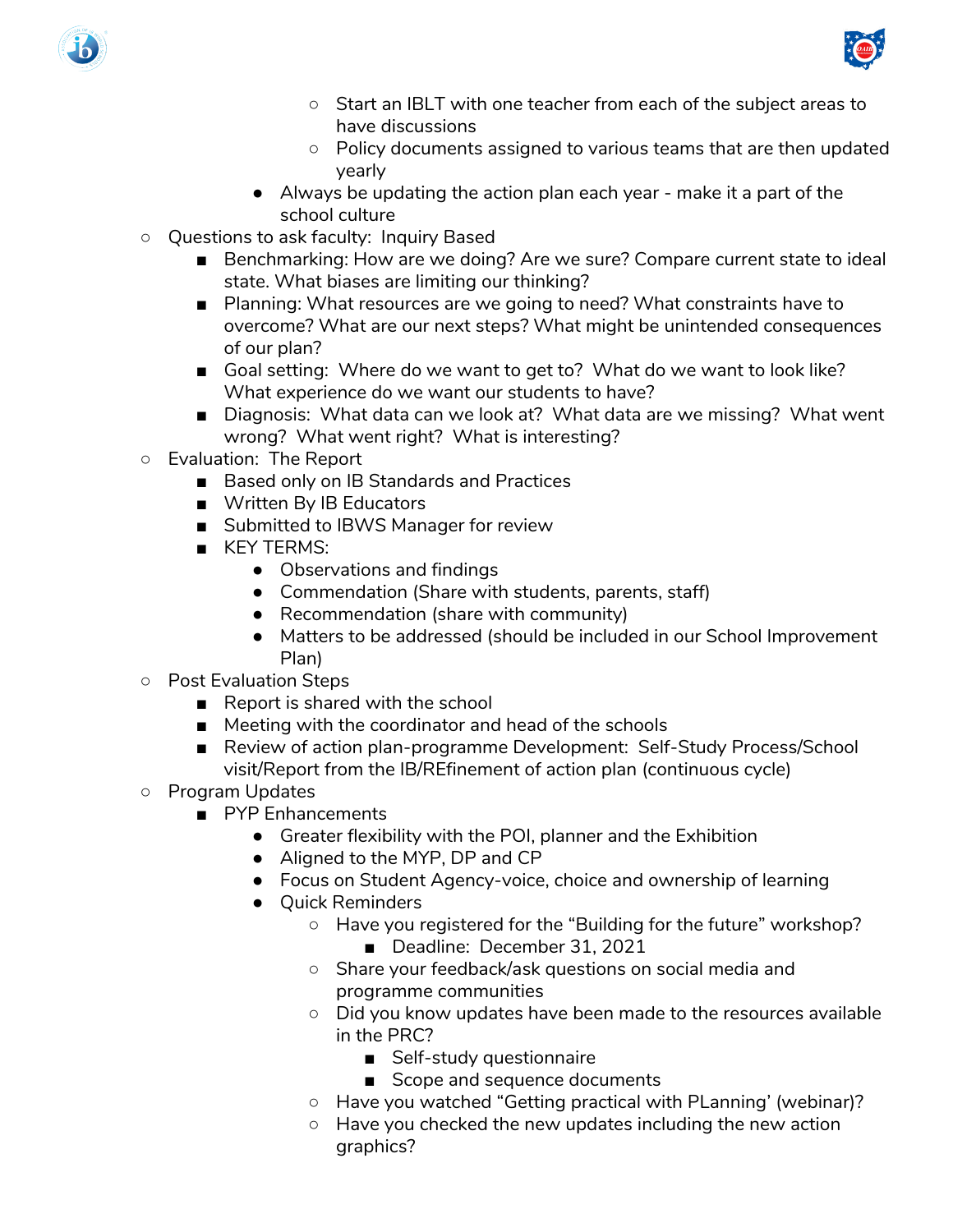



- Subscribe to "IB in Practice"
- Coming soon
	- Programme Resource updates- March 2019
	- Face to Face New Workshops-March 2019
	- Online-May 2019
	- Additional Webinars-April 2019, June 2019 and October 2019
- PYP Evaluation: Beginning with evals visits in August 2019, PYP evaluation reports for IB World Schools will NOT identify matters to be addressed: \*\*See Powerpoint or find the Transition Guide online
- MYP Enhancements:
	- MYP Curriculum Development: First teaching of new syllabus (\*\*see Powerpoint)
	- Language Acquisition:
		- Publication of guide and teacher support material focuses on formative assessment available 2020
	- Building Quality Curriculum: registration is compulsory all MYP schools (unless doing e-assessment)
		- Deadlines: Dec 5, April 5 and August 5
		- See powerpoint for useful links (ibo.org: MYP Building Quality Curriculum BQC and Coordinator Curriculum Materials)
- DP/CP Enhancements:
	- Curriculum Updates/New Guides available on PRC
		- Language A: Literature (2021)
		- Language A: Language and Literature (2021)-HL and SL
		- Mathematics: Analysis and Approaches (2021)-HL and SL
		- Mathematics: Application and Interpretation (2021)-HL and SL
		- Resources available on PRC
	- **Mathematics first new teaching is August 2019** 
		- Final assessments for current curriculum will be November 2020.
		- See powerpoint for guidance on who can do the courses
		- Tools comparing the two courses in Powerpoint
		- See guide for changes to the assessments
	- Alumni Network: Invite your graduates to join the IB Alumni Network
		- IB Blog provides additional info/resources
		- ibo.org/programme-stories
		- o [alumni.relations@ibo.org](mailto:alumni.relations@ibo.org) for help with ideas
	- DP curriculum Development
		- Economics-2020
		- Music-2020
		- TOK-2020
		- Classical Languages-2021
		- Business Management-2021
		- ITGS(digital socity)-2021
		- Biology-2021
		- Chemistry-2021
		- Chemistry-2021
		- Computer Science-2021
		- Physics-2021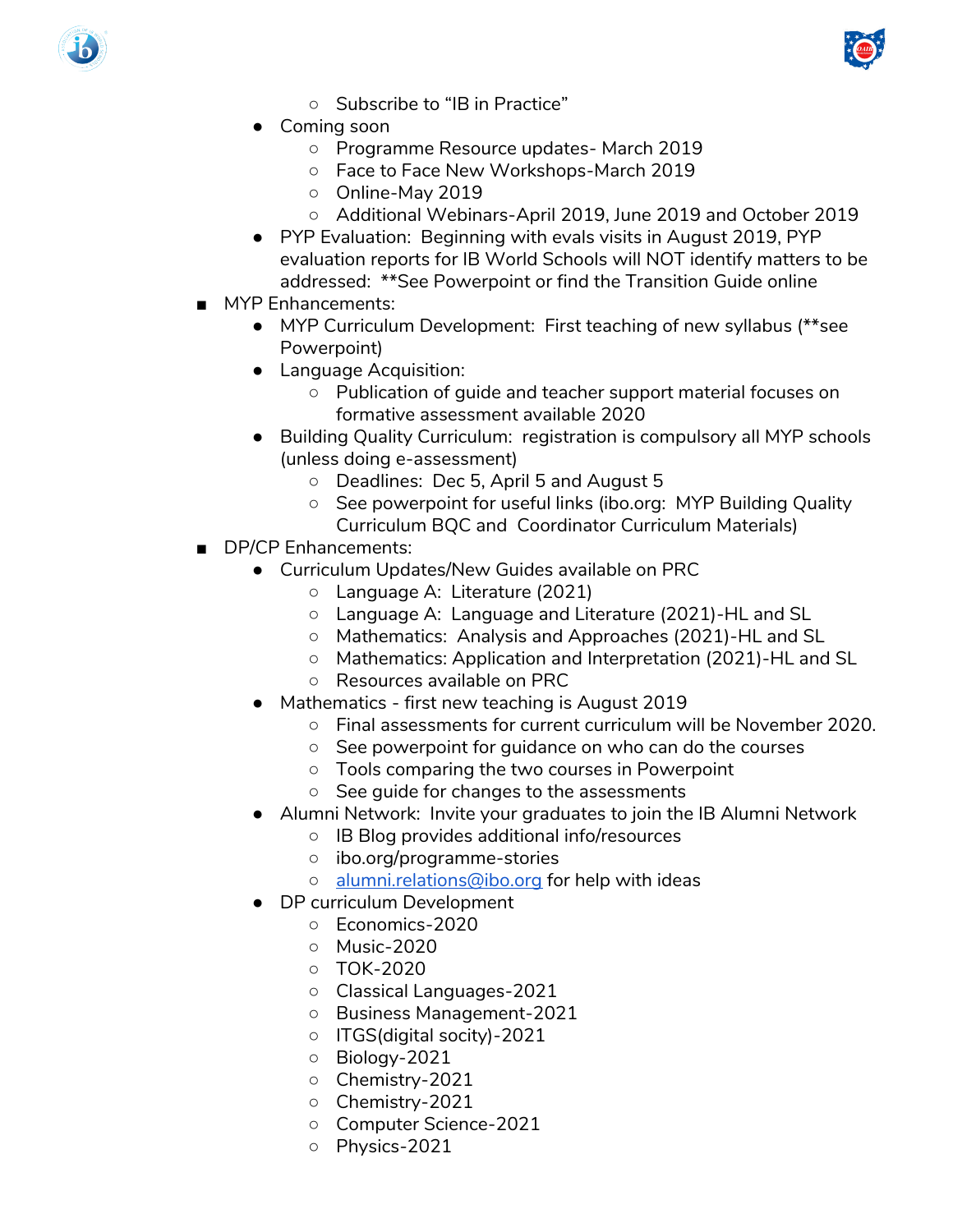



- Dance-2021
- CP Curriculum
	- Reflective Project 2023
	- Service Learning 2023
	- Language Development 2023
	- Personal and Professional Skills 2023
	- CP Educators: with the rapid growth of the CP we invite experienced coordinators/administrators in CP schools to apply to become consultants and site visitors
	- Reflective Project Coordinators:
		- IB is looking for reflective project coordinators/teachers
- Programme Development Areas Requiring Leadership
	- MYP Projects-achieving the AIMS of the projects as a whole school community
	- Leading a school through the transition to the Enhanced PYP especially the centrality of agency in the programme
	- Increasing participation in a cP/DP school and /or moving from a school with an IB program to becoming an IB School.

## **Business Meeting**

- Approval of Minutes from September 2018 meeting
	- Judith Harrison, Approved
	- Jen Victor, Second
- Meeting Minutes
	- Executive Board remains the same
		- James Velo is retiring but will remain as Treasurer and other items.
- Executive Report Out
	- John Moore
		- Ran a fantastic fall conference
		- Michigan offer to attend Mathematics Training
		- Do we want to entertain a conference similar to Shaker Heights Conference this year? Every year? Every other year?
		- Darren has offered to utilize his school
	- Amy Brodsky
		- On maternity leave
	- Eric Bringardner
		- Student scholarship is going away
		- PYP/MYP Book Awards are ready to go out
		- PYP 250\$ to one school
		- MYP 250\$ share among several students at one school
		- \$1,000 scholarship for Diploma Students is ready to distribute
			- Show receipt of purchase of laptop or textbook materials
		- Professional Development Scholarship: open to all -Sheila won the scholarship for her building.
			- Coordinator randomly chosen to get the scholarship to send a teacher to one of the meetings
			- 1500 travel fund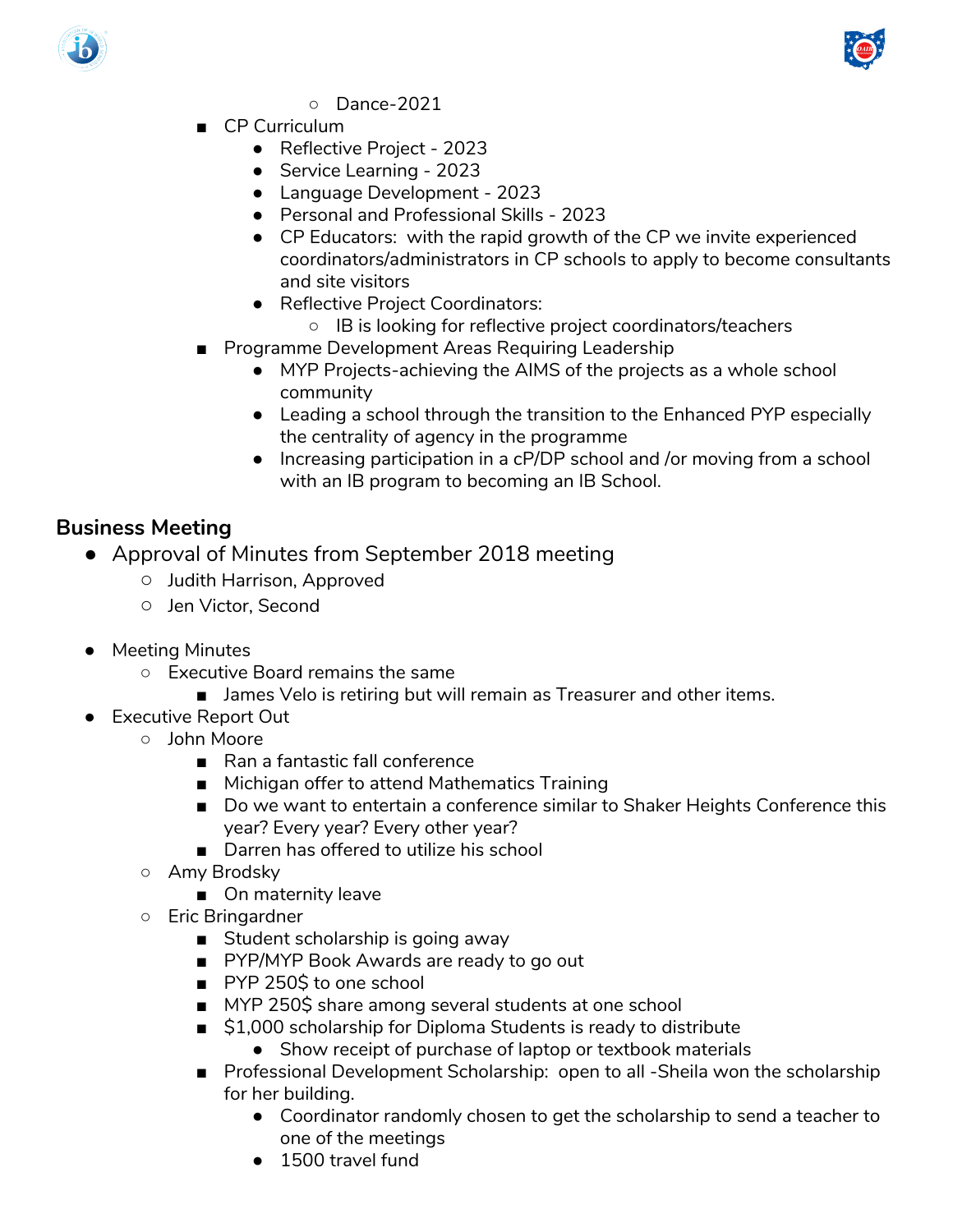



- Local and reasonable
- Turn in all receipts to Jim Velo Food and Hotel
- Same stipulations as local district travel regulations
- If they go, they would then offer a round table for the Ohio IB Community
- We've had the same level of scholarship/book awards for a while and we can afford more - talk within groups and come up with proposal for new amounts and structures.
- James Velo, Treasurer
	- Balances for Checking and Money Market
	- Invoices available for past due balances
- Darren McGarvey
	- Constant Contact: please add email if not getting constant contact
	- Remind or Group Me? If you have that, you will be signed up for text alerts
	- Visual Arts Roundtable: have all of the materials and will return next fall if possible?
	- Ohio IB Schools link on the Ohio IB Website: please update your information on website by sending him an email.
	- Ohio IB Twitter: please send info you would like promoted on twitter to
- Cynthia Ballheim, President, Updates
	- April 26, 2018 Next Meeting Date
	- Plan for next year
	- What do we want to do?
	- What type of speakers?
	- Who is visiting for our Annual General Meeting
	- What ideas to put forward?
	- Certificates of Completion for Attendance (CEU proposal for your district)
- PYP/MYP/DP/CP Meetings
	- Awards Structure
	- Speakers for the future
	- Do we want another workshop? How often?
	- EF Trip for IB Students?
- PYP
	- Chris Overhoff in
		- \$1000/dav
		- Book for the fall
	- Roundtable in the Fall
	- Northeast Ohio(Cleveland Area)
	- Want clarification for book award What is it? How does it work? What is the prompt?
		- Application is a form coordinator filled it out usually
			- 3 learner profile attributes, students wrote how the exhibit them then teacher wrote how they have seen these attributes
		- \$250 could be for teachers also so they can buy materials try to get more teachers to apply
		- Should it be teacher driven?
		- Does someone want to be the point person?
		- Teacher's could submit related to a unit and how it would benefit the unit
	- April 15 coordinators for PYP are going to get together to plan the events for next year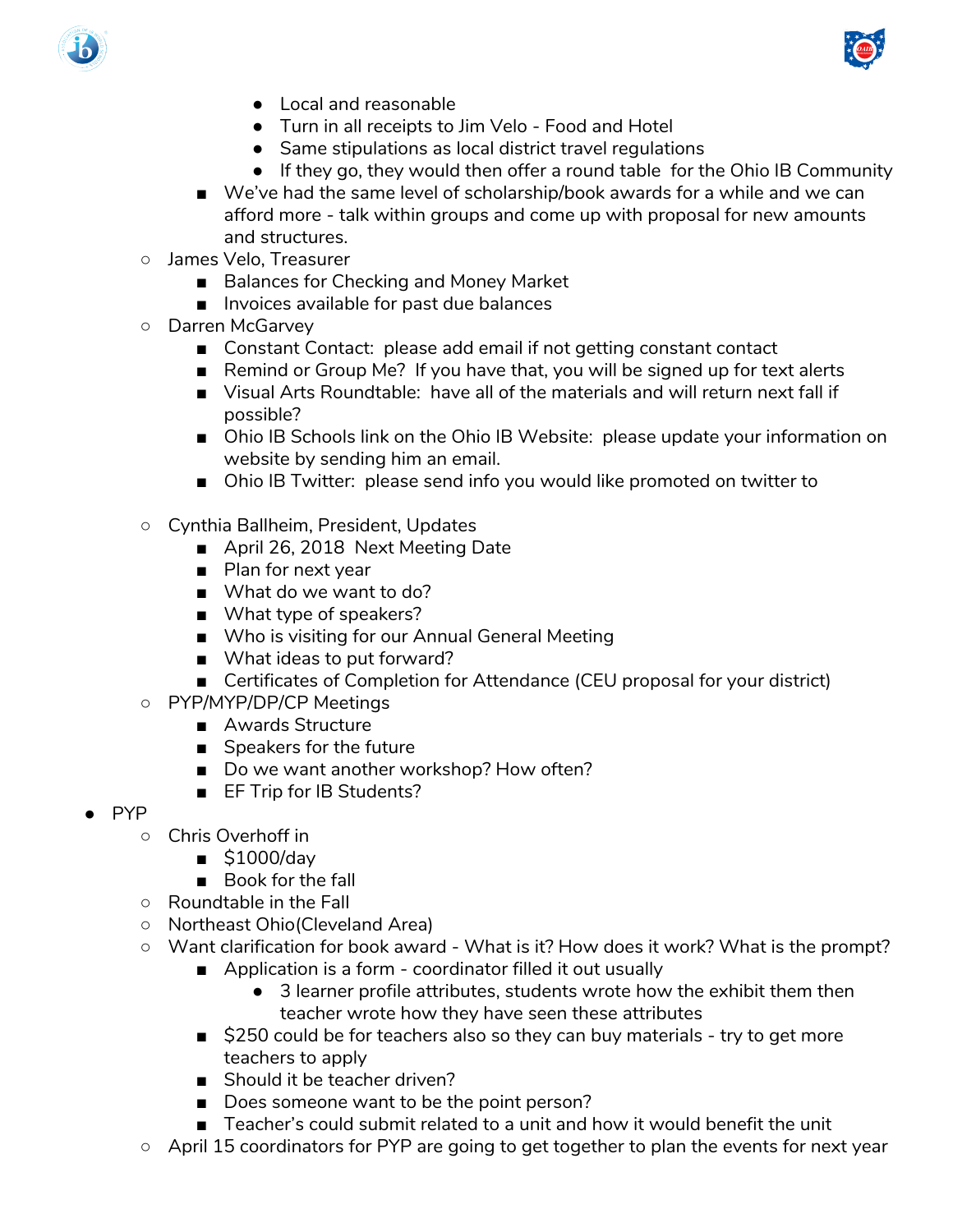



- Instead of coming to this meeting April 26
- Notes will be sent
- **MYP Planning Meeting** 
	- EF Trip( 6 schools to maybe pull from them all)
		- Would Ohio IB be able to sponsor a student?
	- Similar wonderings about book awards
	- Every other year to offer big conference
	- How to set up Roundtable for MYP
		- Come to the April 26th to determine/plan for one in the fall?
- DP/CP Planning Meeting
	- Field Trip: April 22-26 Worthington Kilbourne
		- Visitors from Rwanda, to celebrate the 25 anniversary of the end to the war
		- Arts and Crafts to display and sell
		- Orphan during the war and growing up in post war society
		- Flying directly from Rwanda to Columbus
		- Wed April, 24 or 25 for Ohio IB and cost is in progress
		- Title and Time is also in the works: 11-1:30 p.m.
		- Areas need to team up so they can do things in their area
		- Propose a speaker to Ohio IB if you would like a speaker to come to your school? Rationale, costs and focus
	- Math Roundtable at Graff on April 4, 2019
		- Math teachers to get together and talk about the changes in the curriculum
		- Susan Rhine(?) from Oxford because her resources will be available
		- Trying to get a presenter because they are busy
	- April 26, Planning Meeting here at the Graff Center to plan for the upcoming year.
	- Sara Wilson, ODE Contact
		- Ohio Honors Diploma, what was wrong with it?
		- Has moved on to legal department to change it (removal of 2 languages)
		- Redo the process for getting EMIS numbers to add new courses
		- EMIS code to give a code for CAS/EE
			- CAS cannot give a grade(completion grade only)
			- EE as part of English or TOK or separate class
			- Advanced Research course?
		- Meeting with Wilson is in the works
		- Honors Diploma is the CAS component
		- Field Experience is the CAS component
		- Computer Science needs to be coded as a lab course(previous math course)
		- Maybe she can come for the Fall 2019 meeting
		- Math Codes are in the works.
	- Westerville South
		- Health and Well-being for Students
			- Maria Hersey, doctorate on students
			- Has done a workshop for Colorado students
			- She is preparing this for our April meeting
			- One or Two day event that helps students survive the program
	- Visual Arts Cancel (never happened before)
		- She has been paid.
		- She has sent all her materials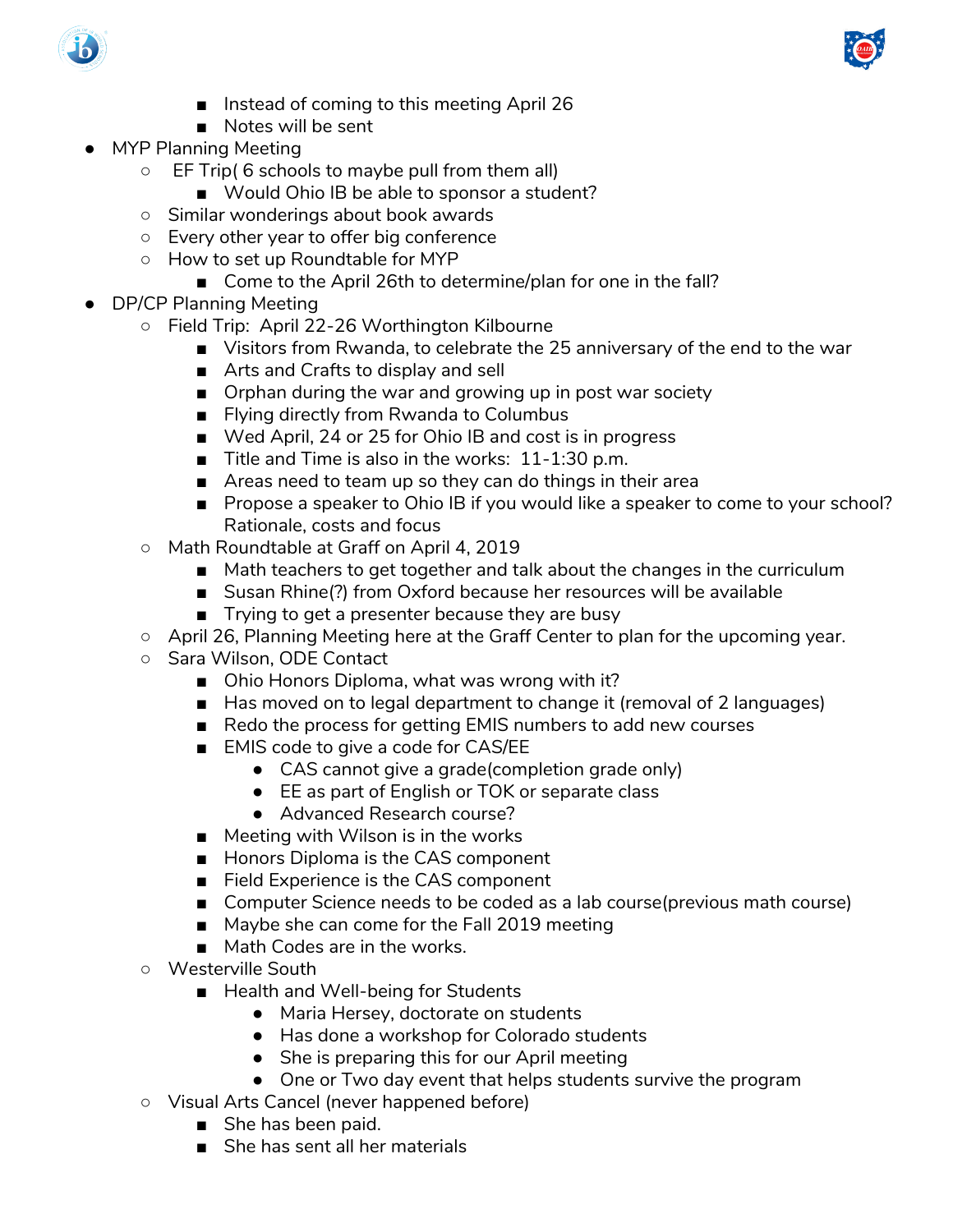



- Do we charge the attendees or no?
	- Can we charge them?
	- Virtual meeting?
	- Could we reimburse if not?
	- Webinar and materials they pay
	- If not, they get their money back and no charge.
	- Do we have her back or not next fall?
- \$1000 scholarship for a student
	- Do we want it to be more?
		- Google Form application process
		- 2- \$1000 scholarships
		- Due March 15
		- Info will go out immediately
- Do we want to try and run another conference?
	- Next year or every other year thing?
	- Do we do spring or fall?
	- Need all PYP/MYP and DP to fill the requirements
- International Connections
	- Get in touch with
	- Flyer to join in the initiative
- Gifted Training Roundtable
	- Do we want this?
	- Let us know if you know anyone
- TOK
	- 2 different museums regarding framework and they planned wonderful activities for students
		- History Museum-history students-day ready to go for anyone wanting to do this 8-2:30 p.m.
			- World War II -using primary sources depending on which perspective
			- Natural History Part of Museum-deciding if something is a credible fact of knowledge-students classify
			- Katie Poole Unit Manager, Ohio History Connection 614-297-2357 kpoole@ohiohistory.org
		- Museum of Art
			- Creativity
		- These are used as out of your head/high stress relief time
	- Should we meet as an Ohio IB and get an activity together?
		- OSU contact information to get resources sharing to local libraries
		- CAHS OSU Philosophy Student Engagement
			- Julia Jorati, OSU Philosophy Department: jorati.1@osu.edu
	- CAS Trip/Service Learning
		- EF Tours
	- EF Tour Collaboration Trips
		- Do we want to do this?
	- Volunteer Collaboration Trips
		- Mid Ohio Food Bank?
			- Hunger Dinner-guest speaker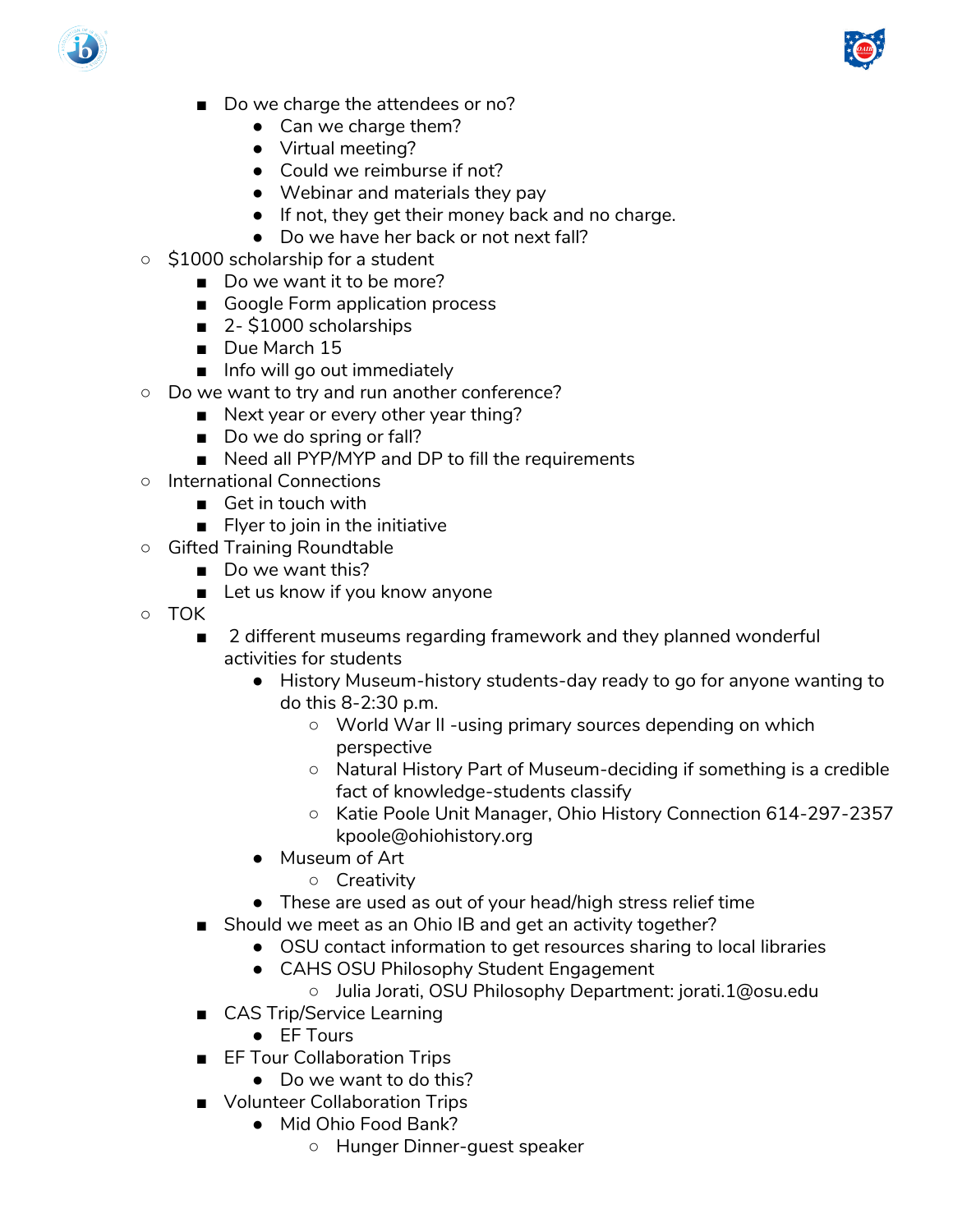



- High End
- Middle Class
- Low End
- OXFAM.org resource
- Hygiene Products are not given..so this would be a good way to donate
- Pet food-not provided either

Motion to Adjourn Karen moved it